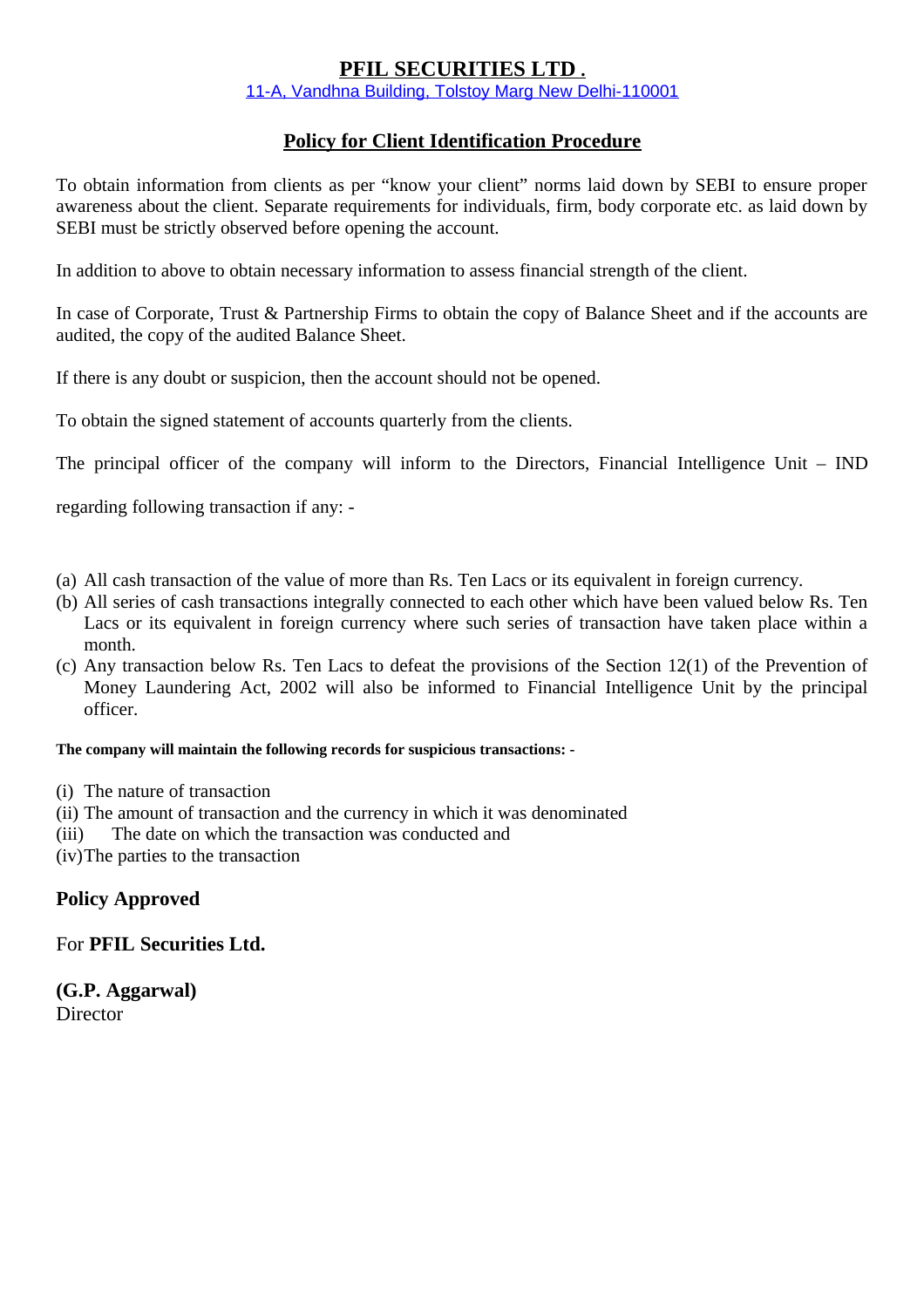### **Policies & Procedures under PMLA**

### **The Customer due diligence measures comprise the following:**

a) Obtaining sufficient information in order to identify persons who beneficially own or control securities account. Whether it is apparent that the securities acquired or maintained through an account are beneficially owned by a party other than the client, that party should be identified using client identification and verification procedures. The beneficial owner is the natural person or persons who ultimately own, control or influence a client and/or persons on whose behalf a transaction is being conducted. It also incorporates those persons who exercise ultimate effective control over a legal person or arrangement.

We take DP proof from the client. We collect the delivery from clients from their DP a/cs only. The delivery payout be directly transferred by exchange to their a/c only.

b) Verify the customer's identity using reliable, independent source documents, data or information

While registering a new client take care to check his identity like PAN No. etc. and verify on NSDL/Income tax website.

c) Identify beneficial ownership and control, i.e. determine which individual(s) ultimately own(s) or control(s) the customer and /or the person on whose behalf a transaction is being conducted;

Take written instructions from clients for order. However if clients give written undertaking that the order may be taken verbally from clients or person authorized by them, and in such cases verbal instructions be accepted.

d) Verify the identity of the beneficial owner of the customer and /or the person on whose behalf a transaction is being conducted, corroborating the information provided in relation to (c); and-

We confirm his name & UCC while placing the order

e) Conduct ongoing due diligence and scrutiny, i.e. perform ongoing scrutiny of the transactions and account throughout the course of the business relationship to ensure that the transactions being conducted are consistent with the registered intermediary's knowledge of the customer its business and risk profile, taking into account where necessary, the customer's source of funds.

We check delivery/fund of clients must come from their respective D.P./Bank account only on weekly basis.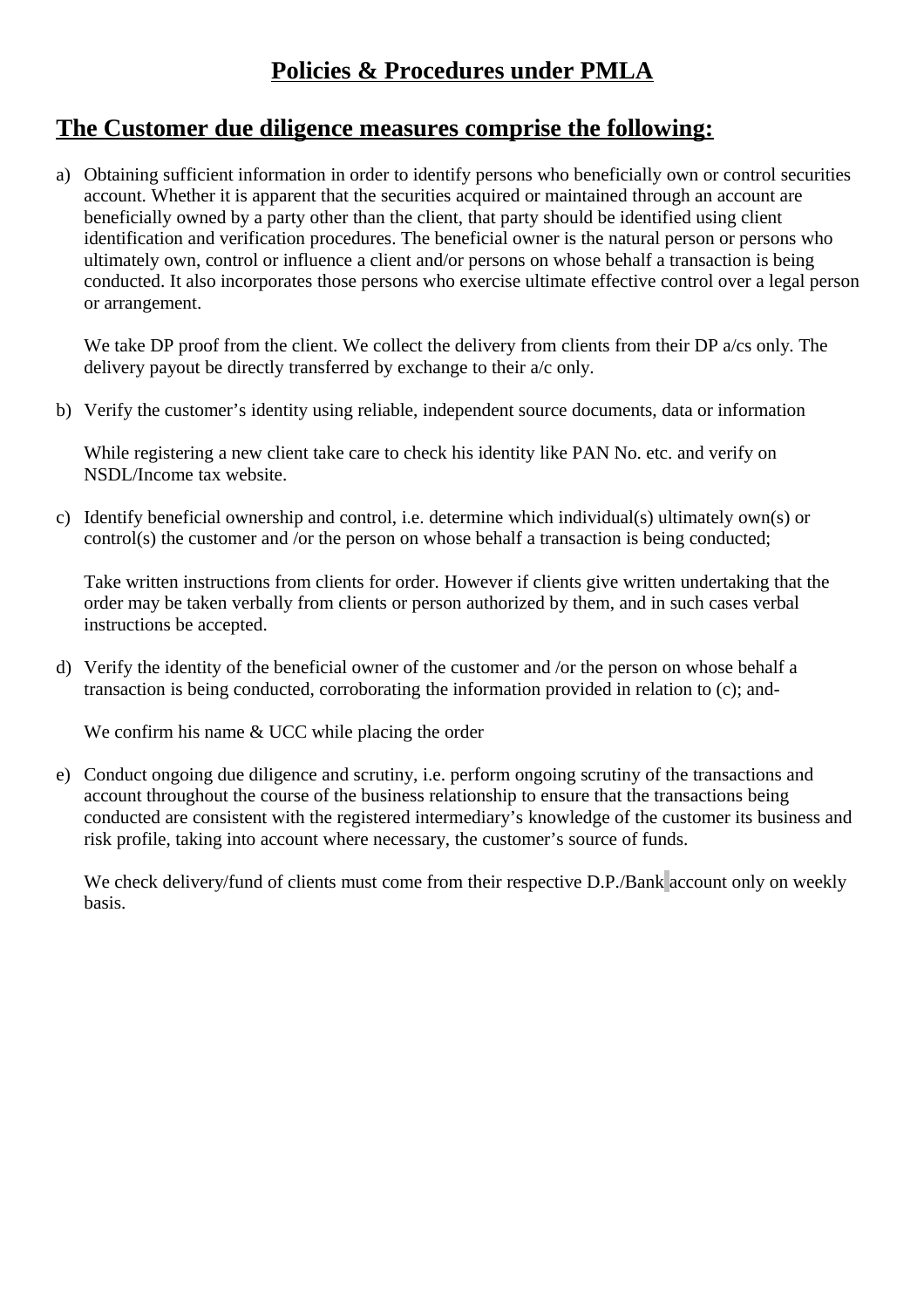### **Policies & Procedures under PMLA**

## **Clients of special category (CSC):**

Such clients include the following: -

a. Non resident clients

We take In person verification by Indian Empassy.

b. High networth clients,

In case of corporate, trust, partnership firm to obtain the copy of Balance sheet and if accounts are audited then copy of audited balance sheet.

c. Trust, Charities, NGOs and organizations receiving donations

We take proof of identity/ address of Trust, charities, NGO.

d. Companies having close family shareholdings or beneficial ownership

We take shareholding pattern at the time of opening of account.

e. Politically exposed persons (PEP) of foreign origin

We do not entertain such clients.

f. Current / former head of state, current or former senior high profile politicians and connected persons (immediate family, Close advisors and companies in which such individuals have interest or significant influence)

We do not entertain such clients.

g. Companies offering foreign exchange offerings

We do not entertain such clients.

h. Clients in high risk countries (where existence / effectiveness of money laundering controls is suspect, where there is unusual banking secrecy, countries active in narcotics production, countries where corruption (as per transparency international corruption perception index) is highly prevalent, countries against which government sanctions are applied, countries reputed to be any of the following – havens / sponsors of international terrorism, offshore financial centers, tax havens, countries where fraud is highly prevalent.

We do not entertain clients from such countries.

i. Non face to face clients

We do not entertain such clients.

j. Clients with dubious reputation as per public information available etc.

We do not entertain such clients.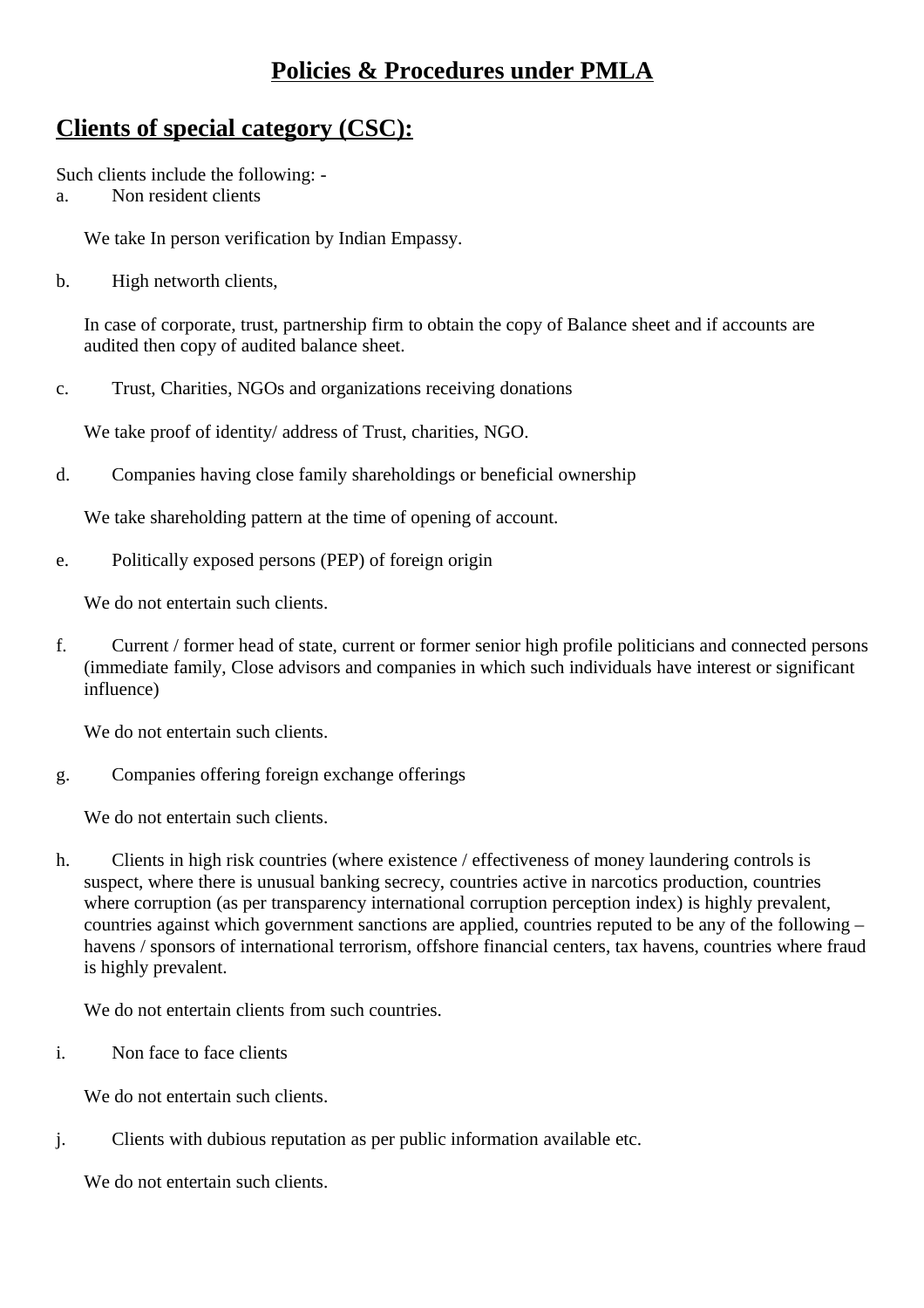# PFIL SECURITIES LTD **RISK PROFILING OF CLIENTS**

### Know Your Client.

- 1. I D Proof. (PAN Card)
- 2. Address Proof Any one
	- Voter ID Card, Driving Licence, Passport, Bank Statement, Telephone Bill, Ration Card, Rent agreement, Insurance Policy, Electricity Bill, Flat Maint. Bill
- 3. Bank Details Any one
	- Cancelled Cheque, Bank Statement
- 4. D.P. Details Any one
	- Cancelled D.P. Slip, D.P. Statement.
- 5. Financial Status Income Range per annum mentioned in KYC
	- Below 1 Lakh
	- 1 Lakh to 5 Lakh
	- 5 Lakh to 10 Lakh
	- 10 lakh to 25 Lakh
	- Above 25 Lakhs

### 6. Occupation Details.

- Business, Professional, Housewife, Employed, Self employed.
- 7. In Case Of Company / Partnership Firm / Trust (Additional Requirement)
	- MOA / Partnership Deed /Trust deed
	- Audited B/S for last 2 yrs.
	- Board Resolution.
	- Take Audited Balance Sheet every year.
- 8. See the original documents, in case of client is through sub-broker the original documents should be verified by him.
- 9. Not to take payment through cash.
- 10. Take payment / delivery from his account only.
- 11. Personal verification of clients.
- 12. Not to take payment through Demand Draft for amount exceeding Rs. 10000/- unless a Covering letter personally signed by sub-broker explaining the reason is given. This is total value of all Demand Drafts in a month.
- 13. The Principal Officer of the Company will inform to the Directors, FIU following transactions on a monthly basis within 15 days of month:
	- All Cash transactions of the value of more than Rs. 10 Lacs or its equivalent in foreign currency.
	- All series of cash transaction integrally connected to each other which have been valued below Rs 10 Lacs or its equivalent in foreign currency where such series of transaction have taken place within a month.